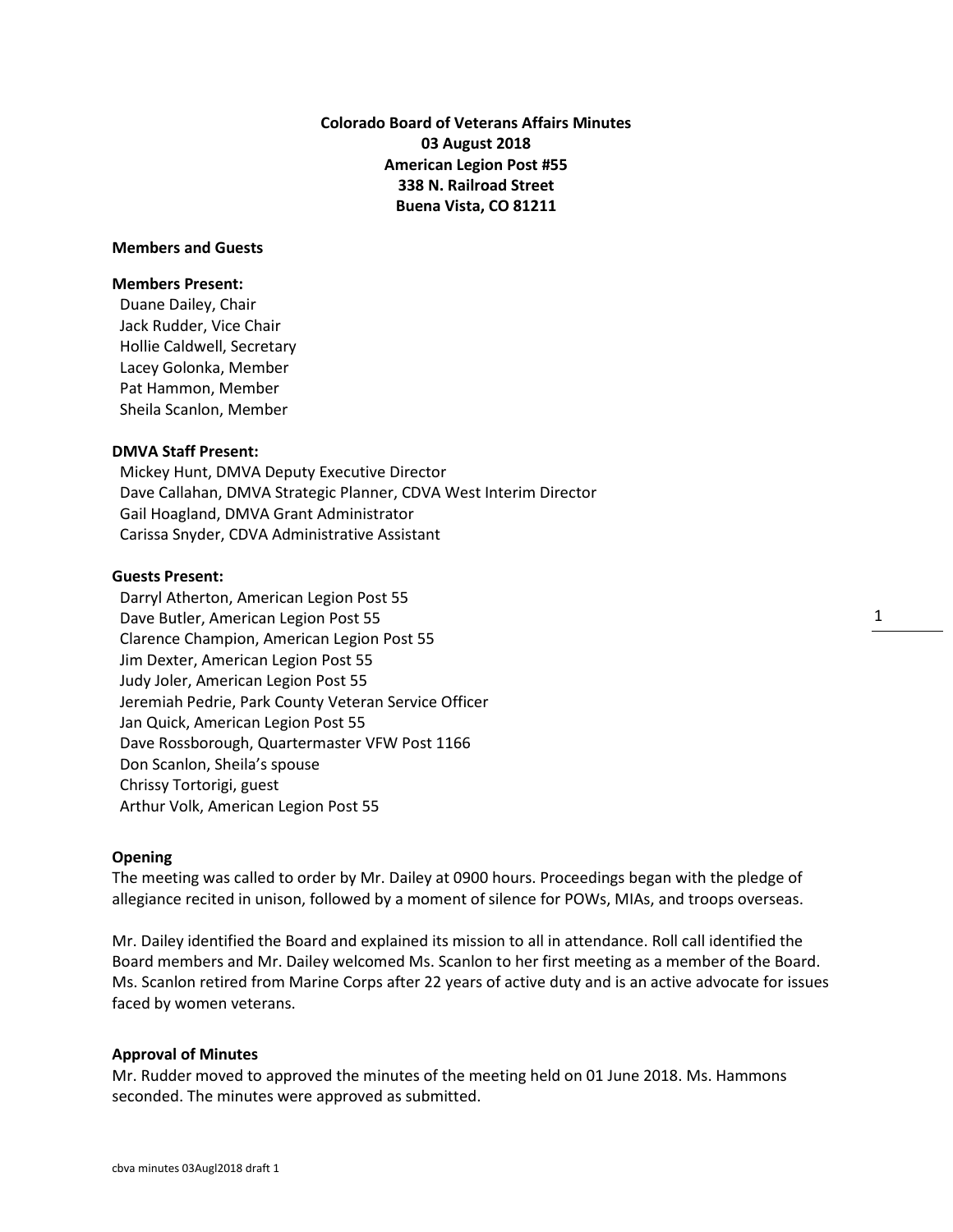# **Board Member Comments**

Ms. Hammon said that the Western Slope veterans resource center is now open two days a week. They have been in communication with Cohen group about expanding the reach of that organization to other areas of Colorado and to include other than post 9/11 veterans. The Eagle County rodeo honored veterans at its Patriotic Night on 28 July. The Veterans Charity Ride was in Eagle en route to Sturgis on 02 August and a community event was held to welcome them. The coalition has been working with the Grand Junction VAMC on access to community care. A new unit has begun for Project Healing Waters.

Ms. Caldwell has been travelling and had no comments at this time.

Ms. Golonka said that veteran unemployment is at all-time low rate. She said that the National Guard has been activated for deployment and that training starts in two weeks. She expects to deploy at the end of September and return next June. Due to the extended absence she will resign her current position on the Board but looks forward to reapplying after her return. Mr. Dailey thanked her for her contributions during her tenure.

Mr. Rudder said that fires in the San Luis Valley have destroyed 140 homes in Costilla and Huerfano counties, including some belonging to veterans in Huerfano County. The American Legion post in Alamosa held Vietnam Veterans Night in July with approximately 120 in attendance. Del Norte held a pig roast in association with it Covered Wagon Days event and the proceeds were donated to the veterans' organizations.

Ms. Scanlon said that she has been working with state veteran service officer Jaclyn Murrietta on subjects of interest or concern to women veterans in Colorado. One has been the Rocky Mountain Regional VA Medical Center. Ms. Scanlon, Ms. Murrietta, and representative from UVC toured the facility and observed some flaws in the area designated for mammography, in particular some problems with privacy. There is also not a separate women's clinic at the new hospital. The hospital is considering suggestions for improvement.

Mr. Dailey said that he attended the groundbreaking for the Western Slope One Source on 20 July and the ribbon cutting for the Rocky Mountain Regional VA Medical Center on 21 July. The latter ceremony he reported as well-attended. including the VA acting secretary, two senators, and four congressmen, as well as Mickey Hunt, Ben Mestas, and many veterans from the surrounding community.

### **Community Presentation**

### American Legion Post 55

Ms. Quick said the local post is very active. Post representatives lead the  $4<sup>th</sup>$  of July and Apple fest parades, decorate veterans' graves with flags in acknowledgement of military holidays, and provide funeral honors upon request. Memorial Day services are conducted by the post at Hoosier Pass and at Mount Olivet Cemetery. The post also pays the dues for members of Cub Scout Pack 72. They hold various fundraisers to help support the needs of local veterans including breakfasts, fall colors tours, and Friday night bingo. She introduced Dave Butler, the post's veteran service officer. The auxiliary prepares and ships care boxes for troops overseas.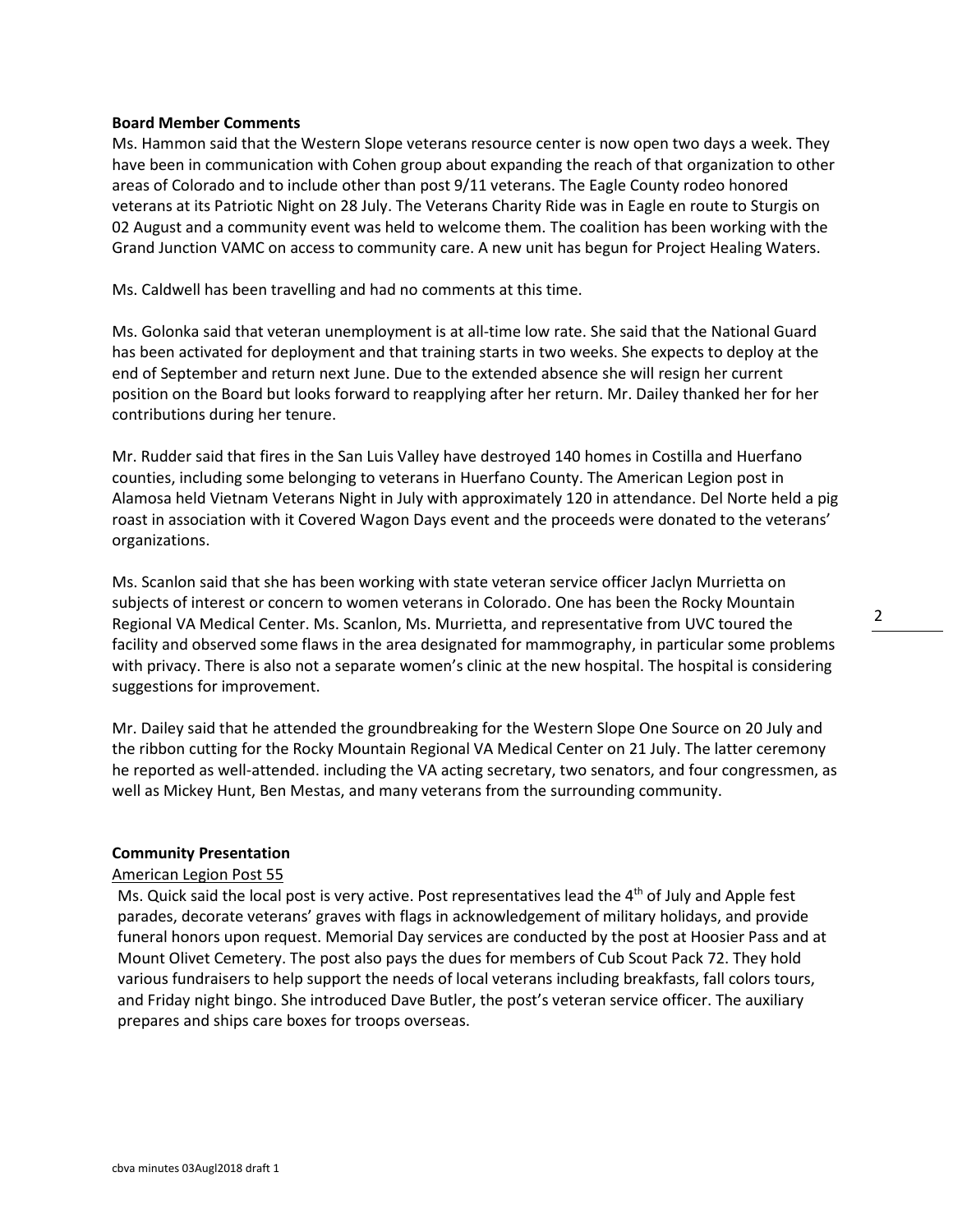# **Guests**

Mr. Dailey identified the department and division staff in attendance. He explained the role of the grant administrator in regard to the Board's involvement with decision regarding the Veterans Trust Fund. He then asked the guests in attendance to identify themselves as well.

# **Reports**

Mr. Hunt met recently with the director of the Denver VA Regional Office and the direct of the National Cemetery Administration. He addressed the UVC legislative council at their meeting in July. He and Adjutant General Loh visited Project Sanctuary in Grand Lake. Upcoming legislative efforts will include funding for the Western Slope One Source and a women veterans license plate. In department staffing, a position description has been created for the West Division Director and the position will be announced in August.

Mr. Mestas said that the division's regional trainings will take place in September. Longtime staff member Hillary Hutson will retire on 28 September. He said that the meeting locations recommended in his submitted report are based on congressional districts. The division is considering participation in the PARIS project, which is designed to help veterans on Medicaid access federal benefits for which they qualify, and a staff member recently travelled to Washington to become acquainted with how the project works in that state.

Ms. Hoagland said that the execution rate of the Veterans Trust Fund Grant fell this past year, although the execution rate for the Veterans Assistance Grant was 98%. To0date it has been required that grantee organizations track the gender of the veterans served but many of them do so anyway, and that data shows a percentage of approximately 11-12% female veterans. Grantees will be encouraged to capture this data. The list of current grantees is available on the web site. The situation in Huerfano County is being closely monitored to ensure the needs of veterans in that area are met. A group of grantees is partnering to help create a standard of best practices.

## **Action Items**

# VTF Funding Requests

Ms. Hoagland reported that the Veterans Trust Fund has \$86,000.00 unallocated and funding requests have been received from the Veterans Memorial Cemetery in Grand Junction and from the Division of Veterans Affairs.

The cemetery has resubmitted its request for \$21,966.00 to perform a site assessment study to address silt and soil issues. It was moved by Ms. Hammon to grant this funding and seconded by Ms. Caldwell. The motion carried.

The Division has requested \$12,000.00 to pay for Board travel expenses. Previously these expenses have been paid from the administrative allocation of the Veterans Trust Fund, but the encumbrance on that allocation is expected to increase this year with additional travel required for the Grand Administrator. It was moved by Mr. Rudder to grant this funding and seconded by Ms. Hammon. The motion carried. Ms. Hammon requested that the Board be kept apprised of its travel expenses at Board meetings. Mr. Dailey said a structured process may be needed to authorize or approve travel and this will be discussed at the annual retreat in September.